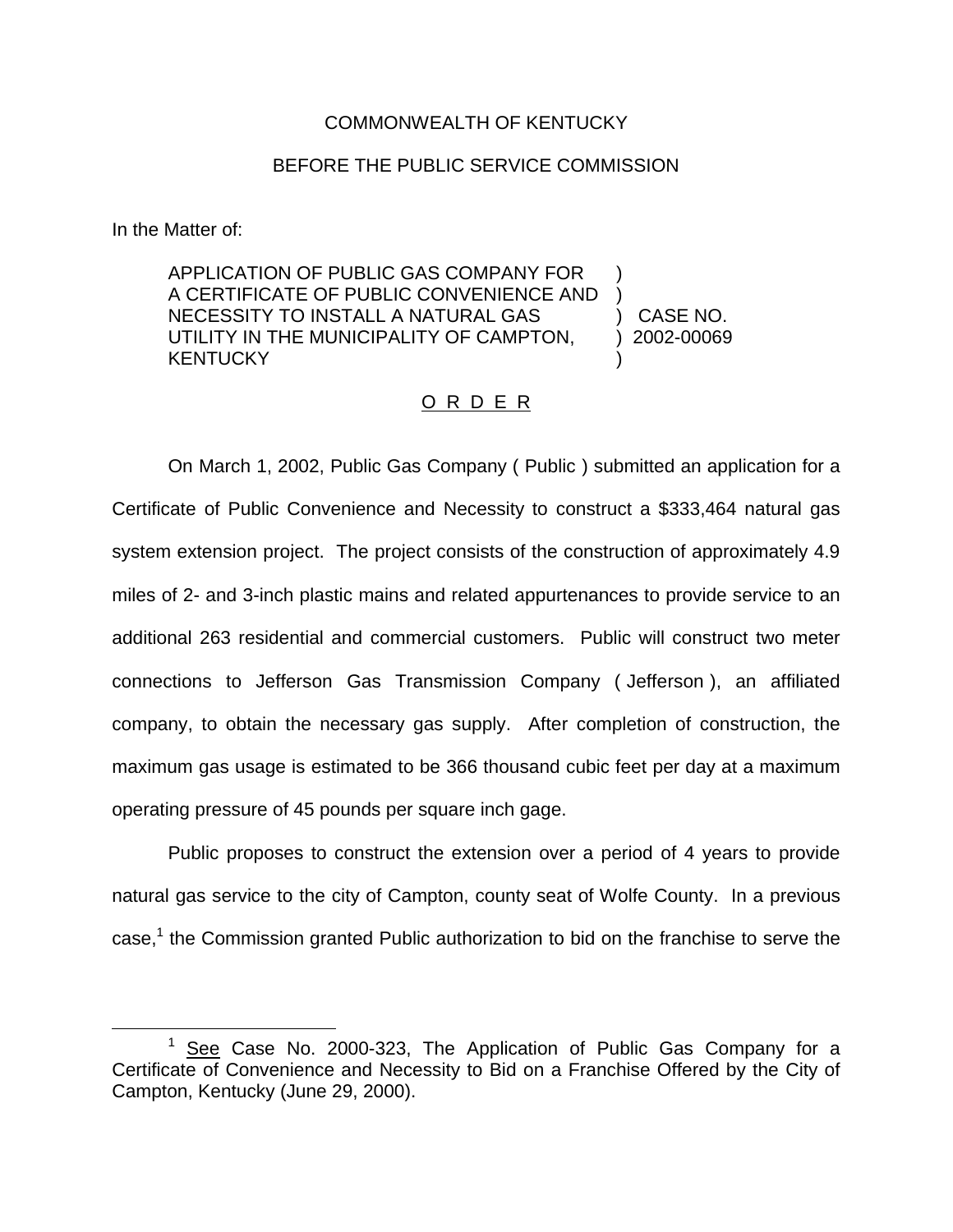city of Campton. Public filed a Report on Award of Franchise from the mayor of the city of Campton, which states that the franchise was awarded to Public.

Public proposes to fund the present project with internally generated capital. If any interim financing is required, Public will borrow from its affiliate, Jefferson, at a rate of 6 percent annually. Jefferson will also construct the extension for Public. Public states that the proposed construction will not require an increase in its existing rates.

After reviewing the evidence of the record and being advised, the Commission finds that:

1. Public proposes to construct approximately 4.9 miles of 2- and 3-inch gas mains and related appurtenances to provide service to an additional 263 customers.

2. The public convenience and necessity require that the construction identified in Public s application be performed and that a Certificate of Public Convenience and Necessity be granted.

3. Public proposes to fund the construction identified in its application with internally generated capital and will not require long-term financing.

IT IS THEREFORE ORDERED that:

1. Public is granted a Certificate of Public Convenience and Necessity to proceed with the proposed construction as set out in the evidence of record herein.

2. Public shall obtain approval from the Commission prior to performing any additional construction not expressly authorized by this Order.

3. Any deviation from the construction approval shall be undertaken only with the prior approval of the Commission.

-2-